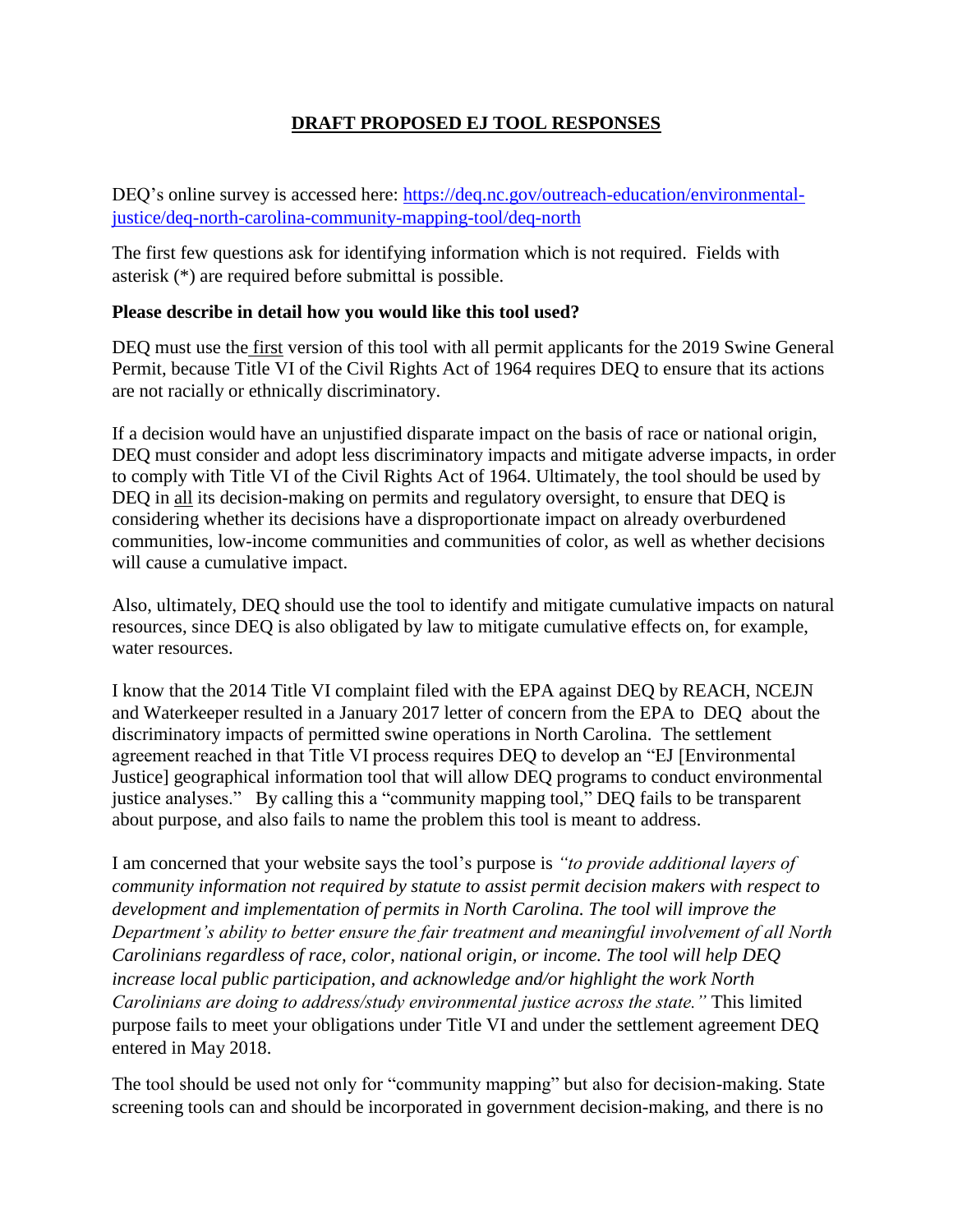need for state legislation to do so where Title VI obligates DEQ to ensure its decisions and actions are not discriminatory on the basis of race or ethnicity.

Two decades of scientific research establish that pollution from industrial hog operations in NC is linked to negative health conditions and decreased quality of life, and that the foul odors and airborne particulates from those facilities can travel three miles from the barns, lagoons, sprayfields of these permitted operations (not to mention the stench from trucks carrying live and dead hogs through our communities). The disparate impact analysis submitted to EPA with that Title VI complaint shows that blacks, Latinos and Native Americans are twice as likely as whites to live within three miles of multiple swine operations. So DEQ is violating Title VI if it permits those operations to continue having an adverse impact on surrounding residents.

The initial version of the tool should, at a minimum, identify whether any applicant for the 2019 General Permit for Swine has lagoons, barns or sprayfields within three miles of Census clusters that are majority non-white. If so, then that applicant should be required to mitigate those impacts, up to and including converting its lagoons to environmentally superior technologies that meet the 2007 statutory performance criteria.

Ultimately, the EJ tool should go beyond race to protect low-wealth residents and other vulnerable communities from the cumulative effects of multiple polluting operations located within the permit applicant's three-mile radius. With help from public health and geography experts, and using guidelines followed in states where similar tools have been developed, the next version of DEQ's EJ tool could include more health indicators and factors that may apply more broadly to other types of permitted land uses (i.e., pipelines, coal ash, landfills, compressor stations, biogas facilities). But DEQ should not wait, as it seems to be indicating it will, to develop and use an initial version of the tool for the purpose intended under the Title VI settlement (and required under Title VI).

# **What health layers do you feel are most important to include within this tool?**

\*\*You do not include in this survey any questions about what demographic data should be used. The tool should include most if not all Census data layers (race, age, housing, living arrangements, health insurance, disability, income & poverty).

The first version of this tool should also include those health indicators shown by the research to be associated with industrial animal feeding operations (respiratory illnesses, including asthma; hypertension; anemia; mood disorders (anxiety, depression). Other states use this and other health data (cardiovascular disease, low birth-weight, infant mortality) to depict the location of "sensitive populations," and so should DEQ. There is ample scientific support for the conclusion that these populations are more vulnerable to environmental pollution.

DEQ should collaborate with NC DHHS in the development of health layers and associated models/metrics.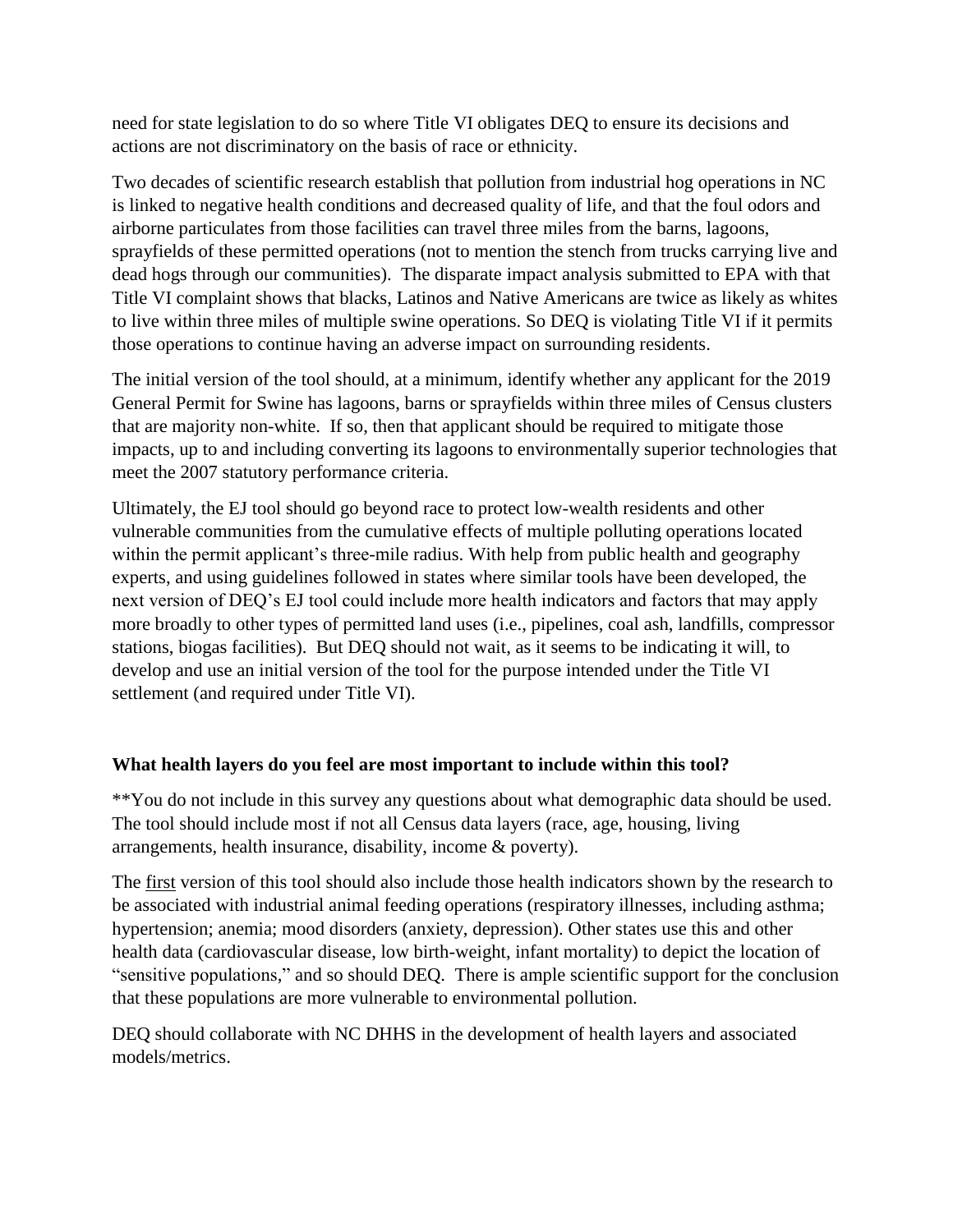DEQ should also consult and collaborate with NCEJN and REACH, two organizations that have been collaborating for years with public health experts and scientists, using community-based models to identify and test the very data DEQ know needs. Washington State just went through a process of outreach to EJ communities to identify what factors were important to them. The factors should be responsive to the particulars of the state, but the indicators Washington used are also important in NC: asthma, cardiovascular disease and low birthweight; low educational attainment, housing burden, transportation, linguistic isolation, poverty, race (people of color), unemployment, diesel emissions, pm2.5, ozone, toxic releases from facilities, traffic density, lead risk and exposure, wastewater discharge, proximity to hazardous waste generators and facilities, and superfund sites, and proximity to facilities with highly toxic substances. Washington is also considering additional indicators that ought to be included in the NC tool:noise pollution, surface water quality, and proximity to state specific clean up sites.

### **What environmental layers do you feel are most important to include within this tool?**

All permitted operations (e.g., landfills, brownfields, Superfund sites, mining operations), operations regulated by EPA, as well as industrial poultry operations. Air quality data are important, as well as environmental exposure and effects data. It would be good to see rivers, streams, etc., but also to have links to DEQ's water and air monitoring data and data on impaired water bodies.

### **How would you like to see DEQ use this mapping tool?**

I'd like to see it used to ensure DEQ does not issue permits or take any other regulatory/oversight actions where there are discriminatory or cumulative impacts.

I'd like DEQ to use this tool to comply with state and federal laws obligating the agency to mitigate discriminatory impacts on protected classes and adverse impacts on natural resources resulting from the effect of any individual permitting decision as well as the cumulative effect of DEQ's permitting decisions in that area.

Community members don't need a tool to merely confirm their lived experience; they need a tool to inform agency action to improve that experience by mitigating environmental harm. For DEQ to seek to "empower" affected communities to identify disparate impacts, yet be unwilling to take regulatory action to address those impacts would not only betray the promise the agency made to the public in 2017, but also fail to comply with civil rights law.

# **Any other ideas or comments regarding the mapping tool you would like to share?**

This should NOT be called "Community Mapping Tool." You are attempting to, at best, mask and at worst, back away from the tool's purpose and DEQ's obligation under the 2018 Title VI settlement. It should be called "Environmental Justice Tool" as stated in the settlement agreement.

It is important that the tool use the right level of data wherever available and make adjustments over time in subsequent versions of the tool to include more refined data as it becomes available. Some environmental and socioeconomic data is only available at the census tract level, rather